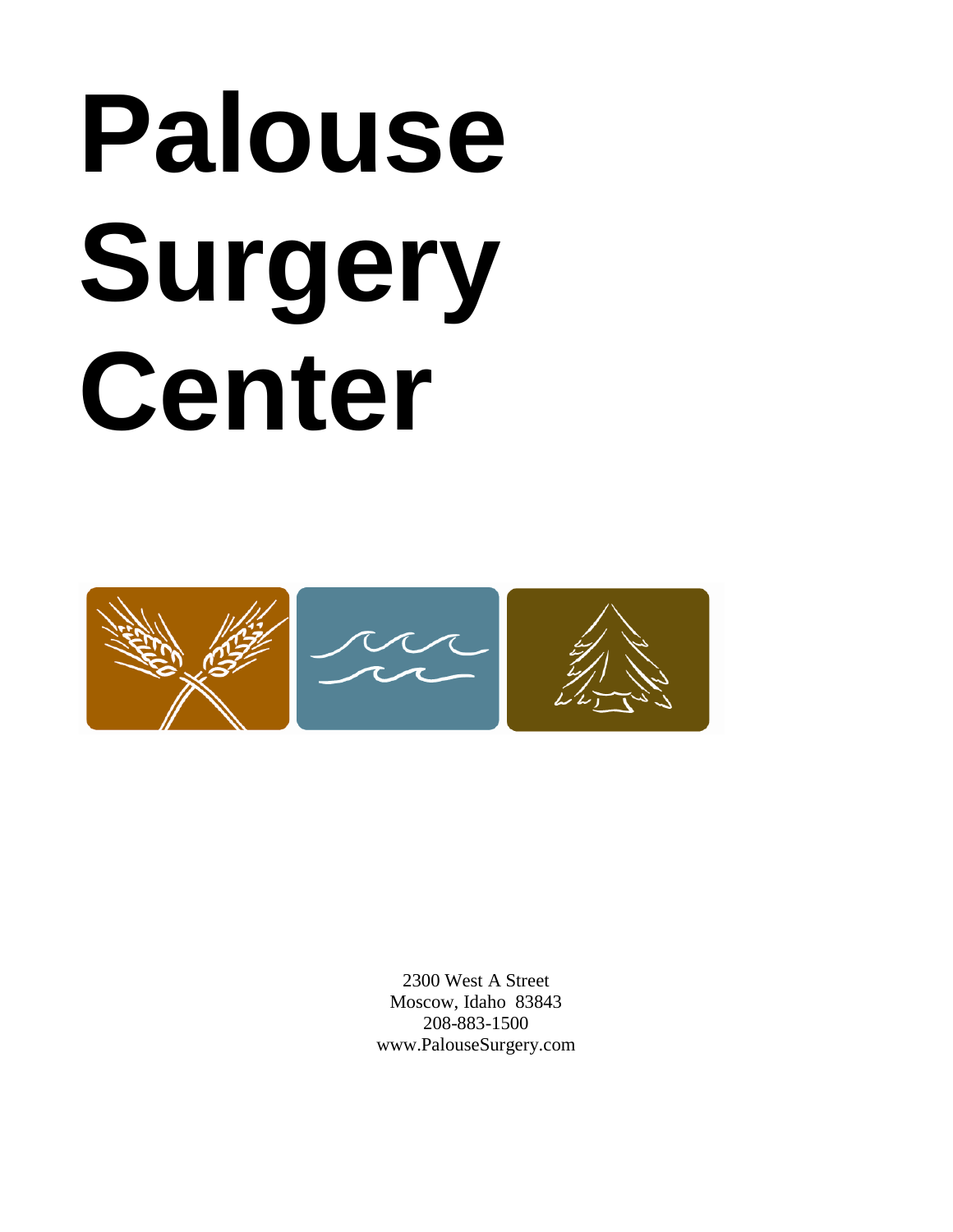

Today's medical advances have made it possible for patients in good health to have nonemergency surgery and return home the same day. The Palouse Surgery Center offers an alternative to overnight hospitalization in a comfortable and convenient atmosphere. For appropriate patients and procedures, same-day surgery can be accomplished with minimum interruption of family and business schedules and at a significant cost savings over inpatient care.

Highly skilled surgeons, nurse anesthetists, nurses and other caring staff members will take the time to care for your physical and emotional needs and answer any questions you may have. They will ensure that family and friends who accompany you are comfortable and informed of your progress during your visit.

The following information should answer most questions you may have about the Palouse Surgery Center and will help prepare you for your surgery. If not, please call us at 208- 883-1500. Our staff is dedicated to making your visit to the Palouse Surgery Center as worry free as possible.

**Please note it is chilly in the surgery center.** We suggest that family/friends that will be staying with you bring a sweater or light jacket.

WiFi is available and you may ask the receptionist for the password.

**We realize that your time is valuable and we strive to maintain and adhere to the schedule as planned. Occasionally, delays are unavoidable for a variety of reason. We will communicate as openly as we can regarding delays and ask for your understanding as we do the right thing for each of our patients.**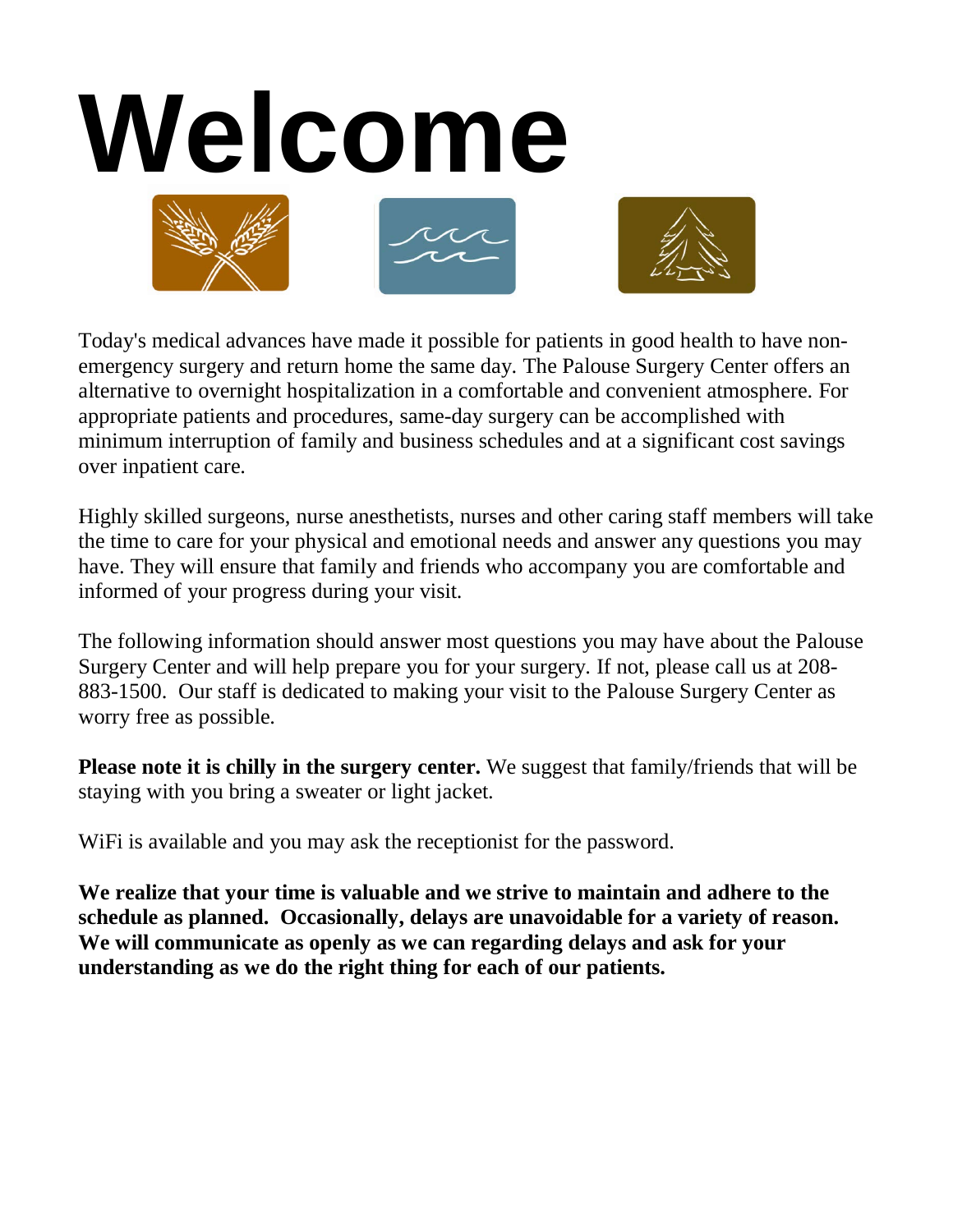## **Preparing for your Surgery**



You and your physician have decided that you need surgery. You should discuss any questions or concerns regarding the surgery or events leading up to the surgery with your surgeon.

#### **MEDICAL HISTORY**

Your surgeon and/or primary physician will conduct a history and physical prior to your procedure. This information will be forwarded to the Palouse Surgery Center. A preoperative nurse will call you between 1 and 3 days before your surgery to give you preop instructions, review your history and physical, inform you of arrival time and instructions, and answer any questions that you may have. This information will assist the nurse in organizing and documenting your complete medical history to prepare for your surgery. Please be as honest as possible as this information is needed to keep you safe during surgery. Although that we understand it is hard to plan for surgery until you know what time you need to arrive, we are not able to give surgery times any earlier than 1 to 3 days before your procedure as the surgery schedule often fluctuates as cases are added and cancelled. Please know that we will call and discuss your procedure as soon as the schedule has been confirmed by the surgeon's office.

Patients undergoing colonoscopies and upper endoscopies do not receive a preop call from the nurse; however, someone from the facility will call to verify your procedure time the day before the procedure. If you are have an endoscopic procedure please follow the directions provided by your surgeon's office during your consult.

#### **INSTRUCTIONS**

A nurse from the Surgery Center will contact you by phone before the day of your surgery. The nurse will confirm the time you are expected to arrive and give you specific instructions to prepare you for surgery.

Here are some steps you can take to ensure a safe surgery and quick recovery:

• Assistance - It is your responsibility to arrange, in advance, for a responsible adult, 18 years or older, to drive you home from the surgery center. You cannot drive yourself or be left alone. In order to ensure your safety, we cannot discharge you to a cab, a hired driver or bus. You will also need to have a responsible adult stay with you during the first 24 hours after surgery. Please ensure that these arrangements are made before the day of your procedure or your surgery will have to be rescheduled.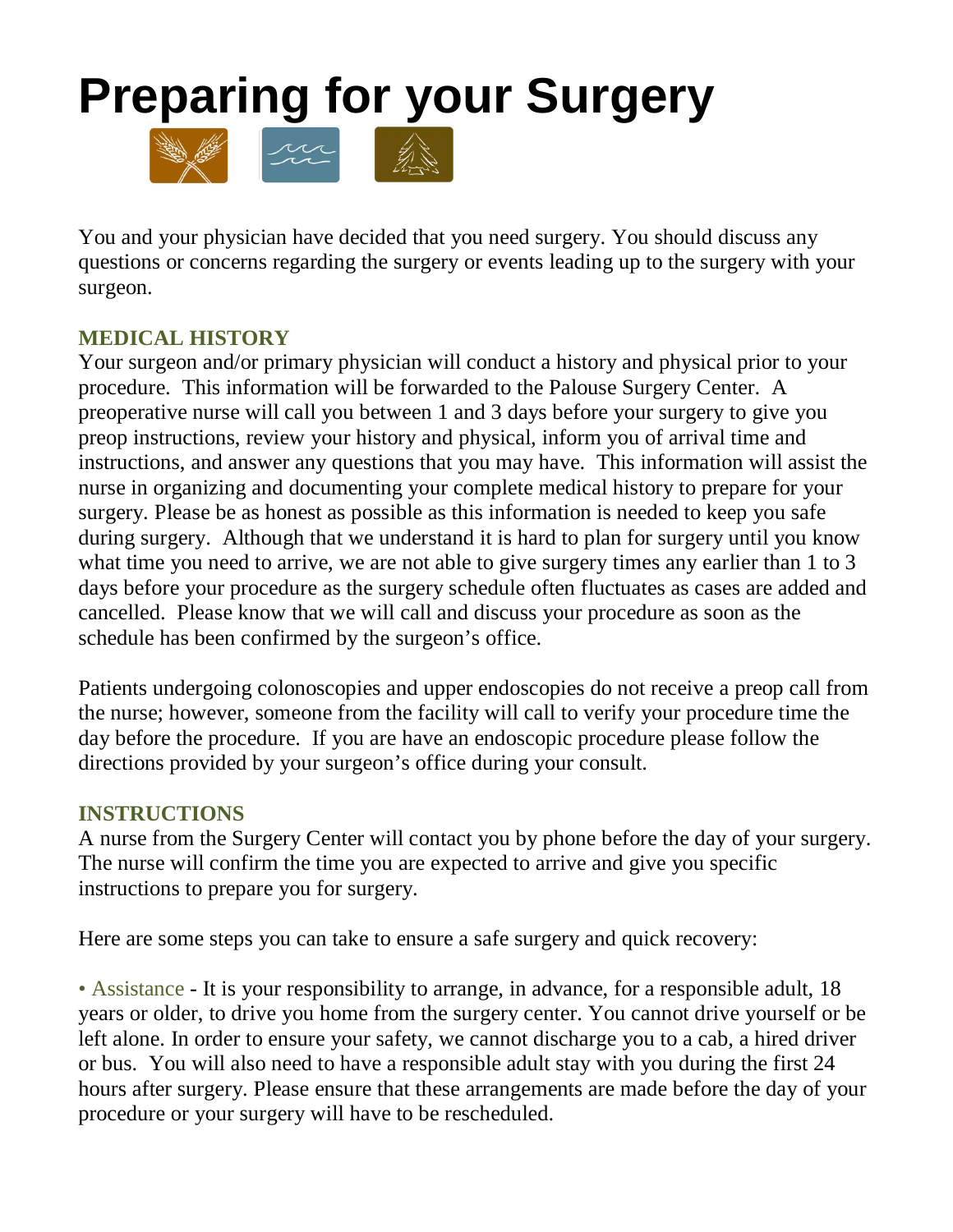• Diet - The nurse will give you specific instructions during your preop call that must be followed carefully to ensure your surgery is performed on the day it is scheduled.

• Medications - Please bring a list of all current medications, dosage, and time of last dose taken by you.

• Smoking - If you smoke, you will be encouraged to refrain from smoking prior to your surgery.

• Alcohol/Drugs - You should not drink liquor, beer, wine or partake in the use of recreational drugs the day before or of your surgery.

• If you get a fever, cold or rash - Contact your doctor. Your surgery may be postponed.

# **The Day of the Surgery**



#### **BEFORE YOU LEAVE HOME**

- Shower or bathe.
- Remember not to eat or drink (unless otherwise instructed).
- Wear loose-fitting clothing and shoes that are easy to get on and off.
- Leave valuables such as jewelry, watches, cash, and credit cards at home, other than what is required to meet your financial obligation to the surgery center. We cannot be responsible for damaged or lost property.
- Remove makeup and nail polish.
- If you wear contacts, leave them at home and bring your glasses instead.

#### **WHAT TO BRING**

- Insurance cards and picture I.D.
- Parent or legal guardian of children less than 18 years old.
- A list of all your regular medications, both prescription and non-prescription.
- Any special appliance or object instructed by your surgeon (i.e. C-PAP, brace, boot).

#### **If you are a legal guardian or have Power of Attorney for this patient, please bring the appropriate legal documentation with you, verifying your status.**

#### **CHECKING IN**

A representative will meet you at the registration desk. You will be asked to verify that our information regarding you and your scheduled procedure is correct and, if not, to make necessary changes on your registration form. You will be asked to sign this form in several places. You will be asked for your insurance card and picture ID. A nurse will direct you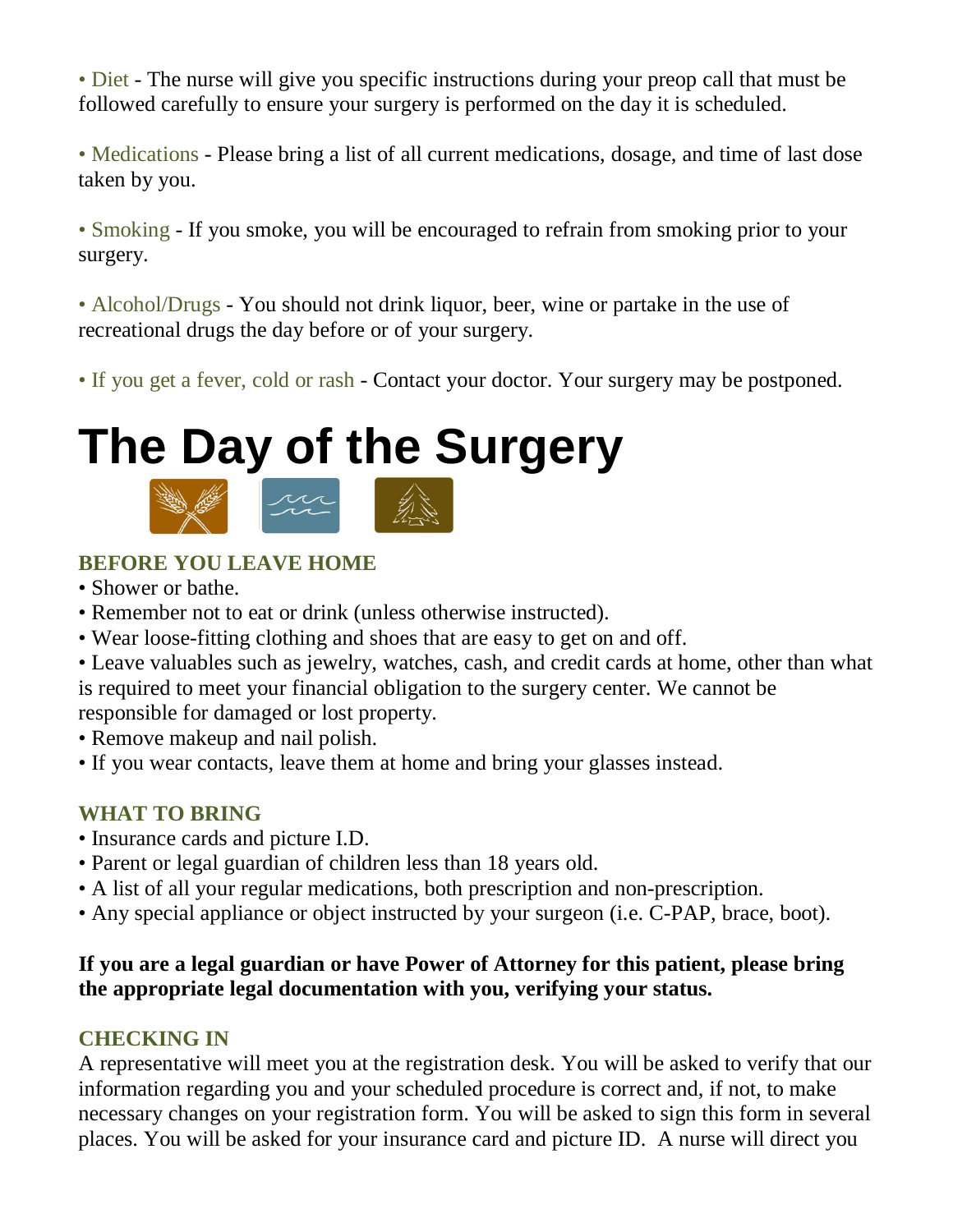to the pre-operative area. Family members or friends may accompany you. You will be asked to put on a hospital gown, which ties in the back, and an identification bracelet. You may be asked to remove special appliances such as dentures or bridges and hearing aids. Your personal belongings will be put in a belonging bag, which can be given to a family member or can remain in the room to be transferred to recovery by the nurse. A nurse will obtain vital signs. You will be asked to confirm information that may have been previously discussed and sign your operative permit. An intravenous (IV) line may be started. If you are of childbearing age, a pregnancy test will be performed as ordered by your anesthesia provider. All of the information gathered will be compiled and reviewed by the team that will be caring for you. During this time, it is important to the staff that you and your family are comfortable and well informed. Please feel free to ask questions or let the staff know how they can improve your level of comfort.

#### **ANESTHESIA CARE**

The goal of the anesthesia team is to provide the best medical and anesthetic care possible during surgery with safe and effective pain control. A highly skilled nurse anesthetist will meet with you preoperatively to go over your anesthesia plan and to get your consent for anesthesia. The nurse anesthetist will monitor your condition and provide medications as needed. The three main types of anesthesia provided by the anesthesia team are:

• General Anesthesia - with general anesthesia, you are totally asleep during the surgery and aware of nothing.

• Regional Anesthesia - Certain areas of your body are numbed with regional anesthesia so that you do not feel pain. You also may receive medications to help you relax.

• Monitored Sedation - You will be given medication to keep you relaxed and comfortable. You may be awake during the surgery or drift into light sleep.

If you are a known Sleep Apnea patient or have ever been told that you should have a sleep apnea study please contact the Surgery center prior to your scheduled date of surgery. If you use a sleep apnea machine (C-PAP) please bring it with you on the day of surgery. You may leave the machine in your car. We will ask your family to retrieve it if you have a need for it after surgery.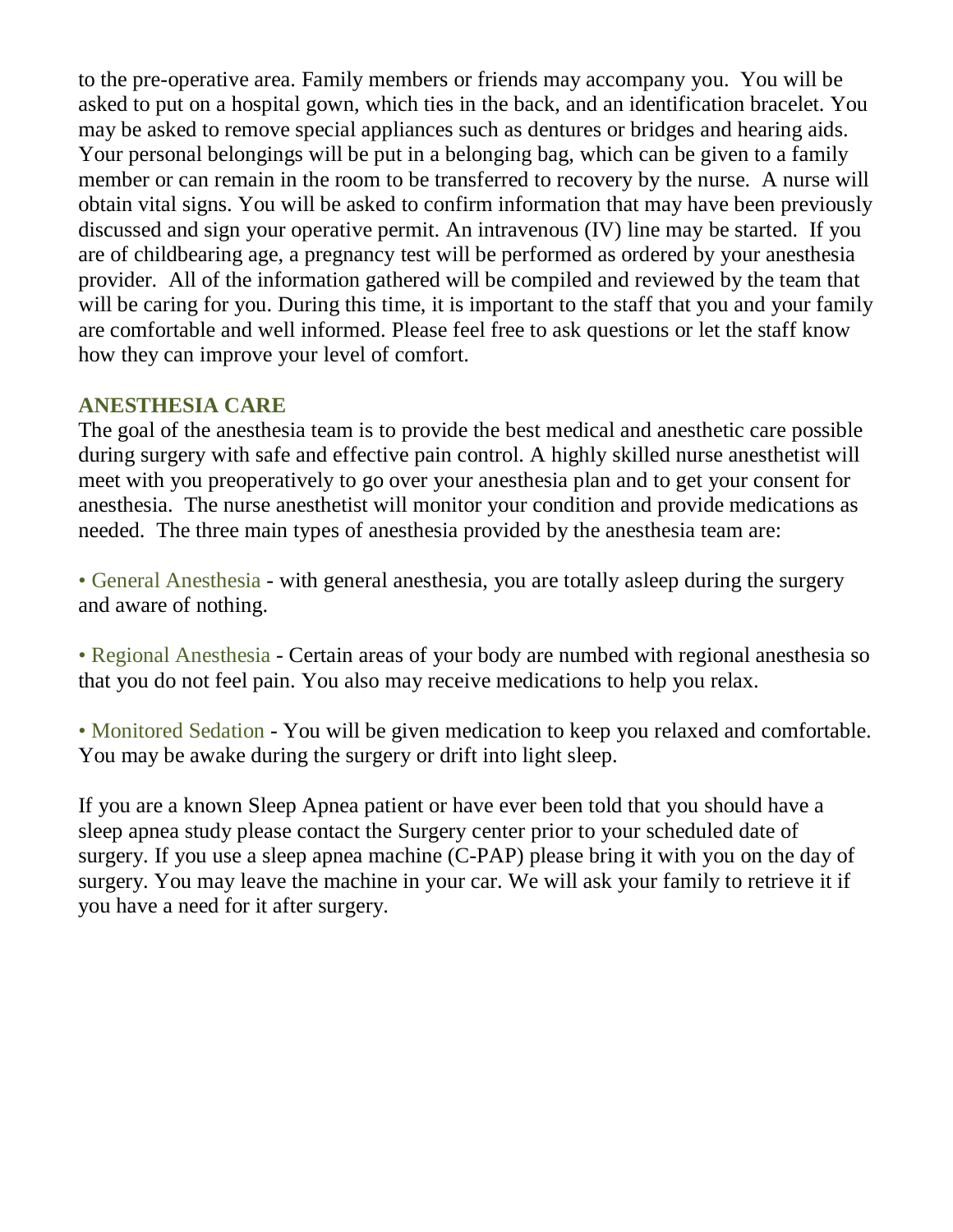### **The Surgical Procedure**



Once you have been prepared for surgery and the surgical team has collaborated on the best possible course of care for you, you will be taken to the operating room suite. At this time, we will ask that your family members wait in the front lobby. The OR suite provides a safe and sterile environment for your surgery.

Routine monitoring equipment will be placed on you such as a blood pressure cuff and EKG pads for heart monitoring. Medications will be administered through the IV. Team members will remain with you at all times.

Your surgeon will communicate with your family or friends immediately after surgery.

# **The Recovery Period**



After your procedure, you will be taken to an area called the Postanesthesia Care Unit. You will be monitored and cared for as you recover from the anesthetic. Registered Nurses will give you medications as needed to keep you comfortable and to help maintain appropriate vital signs during this time. In order to constantly monitor your progress, the nurse will remain immediately accessible to you. Your family member or friend may join you when you are awake and ready to see them and remain until you are discharged.

# **Preparing to go Home**



Nurses will work with you and your family to prepare for your discharge home. Discharge instructions will be given to the person who remains with you in the Postanesthesia Care Unit. We will make every attempt possible to safeguard your privacy. Therefore, if you do not wish for information regarding your procedure to be discussed with or in front of those accompanying you, please let our receptionist and nurses know as soon as possible. Specific instructions will be discussed with you and you will be given a written copy to take home. The staff will inform you of potential problems for which you may need to contact your doctor. Your surgeon's phone number will be included with the instructions. It is very important that you and your family understand the instructions for home care. It is also important to the staff that you and your family are ready to resume care at home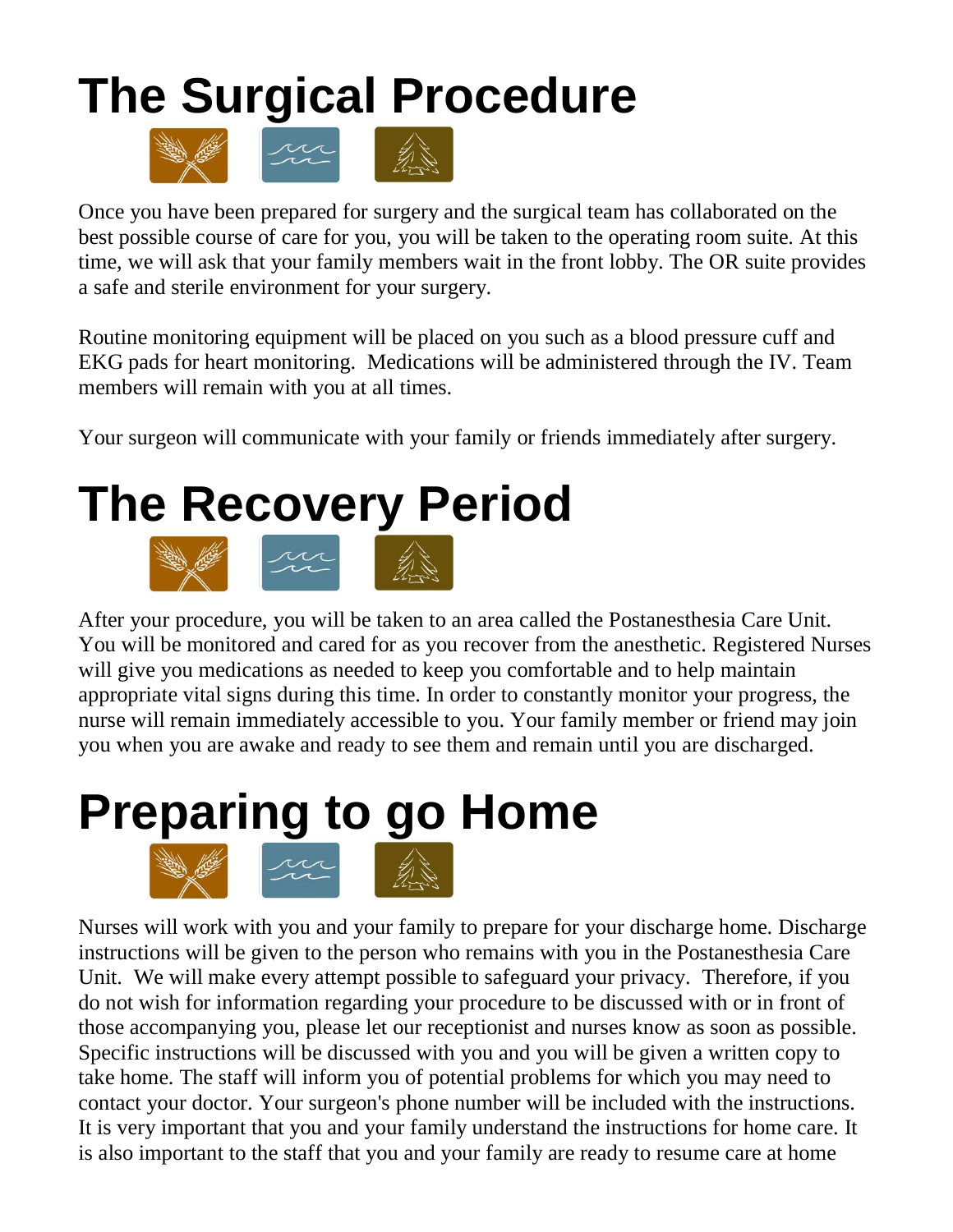before leaving the Surgery Center. Please let the nurse know if you have any concerns or if something is unclear.

Your surgeon will give you prescriptions for new medications and information regarding which previous medications to resume at home. Due to recent changes in prescription regulations, many prescriptions must be hand written and taken to the pharmacy and cannot be called in.

When you are ready to go, your family member or friend can drive to the exit door where you will be escorted out and helped into the car. You may want to bring a pillow from home to aid in your comfort during the ride.

#### **Customer Service Survey**

You or your family will be asked to complete a customer service survey. We take our surveys very seriously and ask that you let us know how we could have better served you or your family members. If we fail to offer a survey, please do not hesitate to request one.

### **What to Expect at Home**



When you return home, you may be inclined to nap or sleep the rest of the day. To ensure your safety, plan to have someone with you for the first 24 hours after your procedure. Please plan to remain at home resting and recovering from your procedure and anesthesia.

Refer to your written instructions given to you upon discharge. If you have any questions, please contact your surgeon.



It is best to begin to prepare children for surgery several days in advance. Your attitude will affect your child's feelings toward surgery, so be positive, confident, and honest about what will happen. Explain that during surgery, he or she will not be able to feel anything, but afterwards, the surgery site might be painful and will gradually feel better. For younger children, let them know that there will be a short time that you will not be able to be with them. Although you will not be able to accompany your child to the operative suite, they may bring a favorite toy or blanket to help comfort them through surgery.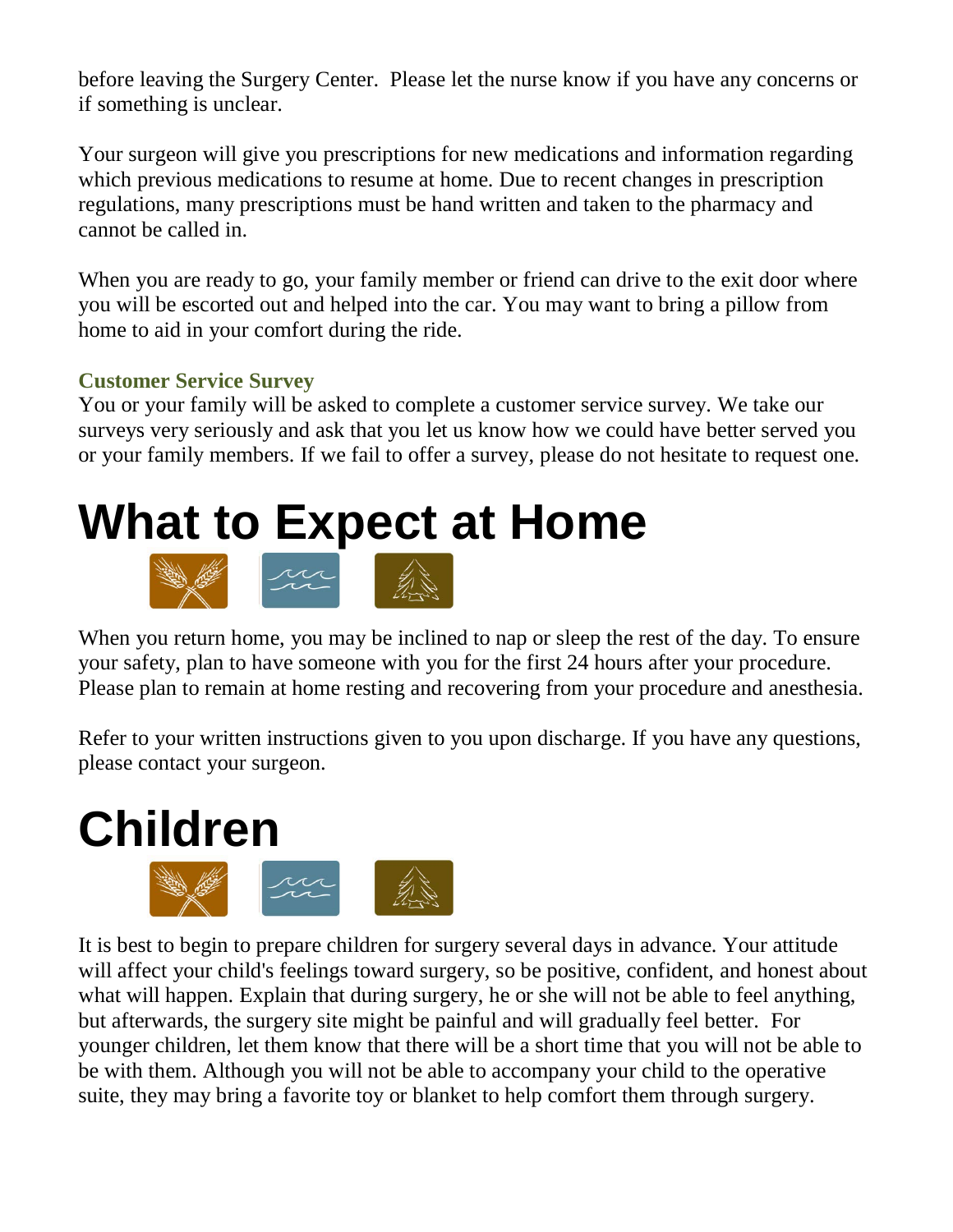If you feel your child will benefit by visiting the Surgery Center before the day of surgery, call us to set up a tour with a staff member. Following surgery, you will be taken to the recovery room as soon as your child awakens. It is normal for them to be confused and upset immediately after surgery and the presence of a parent is often the most effective comfort that can be provided.

You will be given instructions before taking your child home on how to care for your child at home. Written instructions will also be provided. It is often helpful to have two adults present for the ride home. Children must ride home in appropriate child safety seat as designated by state laws.



Thank you for choosing our surgery center as your health care provider. Our associates work very hard to make sure your paperwork is filed accurately and properly. Thank you in advance for your assistance and patience during this process. In an effort to streamline the registration process, the surgery center staff will attempt to obtain the majority of your billing and insurance information from your surgeon's office. Please bring your insurance card and driver's license with you on the day of service. The surgery center bills for the services and supplies provided by the surgery center. You will receive a separate bill from the surgeon, the anesthesia provider, and pathologist if needed. Should you have any questions regarding their bills, please contact them directly. Each time services are rendered a separate account is created.

A surgery center representative will attempt to contact your insurance company for verification of coverage. Precertification may be required by your insurance company. To assure coverage, it is very important for you to verify that this process has been done by your surgeon's office. **Most insurance companies have deductibles and/or co-payments that apply to surgical procedures.** If you do not have insurance or your procedure is not covered by your insurance, please call us ahead of time for a Self-pay quote.

If you have any questions or problems regarding your bill, call the surgery billing department at: (208) 883-1500.

We accept CASH, CHECK, OR CREDIT CARD (VISA and MASTER CARD only).

**Minor Patients:** The adult accompanying a minor and the parents (or guardians) of the minor are responsible for full payment.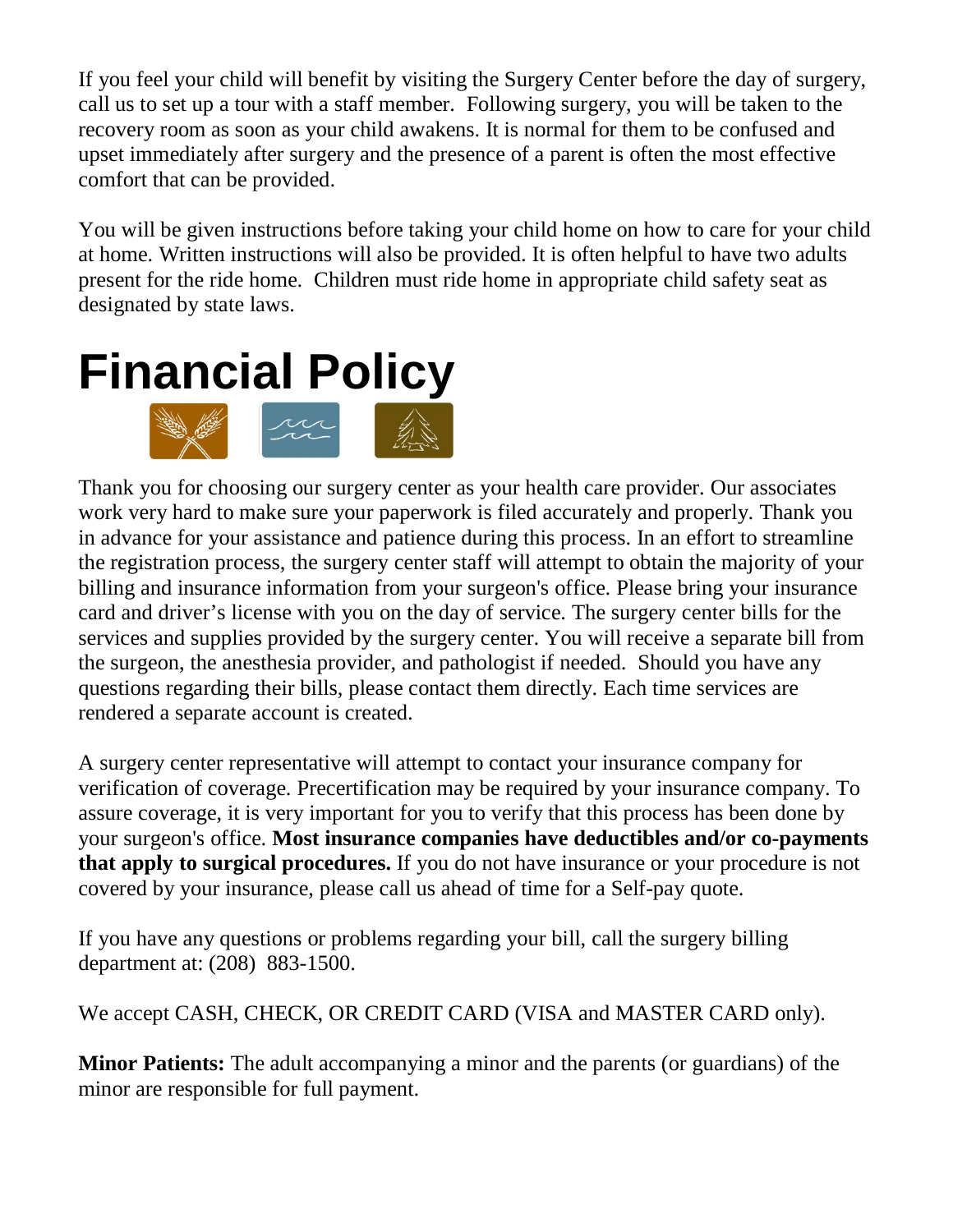#### **Billing and Collection Policy**

If you provided us with the insurance information, your insurance company will be billed as a courtesy to you. The actual benefit will depend on your insurance policy, co-payment and remaining deductible due. The amount not covered by insurance is the responsibility of the guarantor or responsible party.

#### **PLEASE BE AWARE THAT YOU ARE PERSONALLY RESPONSIBLE FOR THIS BILL**

At Palouse Surgery Center we strive to provide the best outpatient care on the Palouse with higher levels of convenience and low prices. Thank you for allowing us to care for you and your family member. If you have any further questions, please feel free to contact us at 208-883-1500.